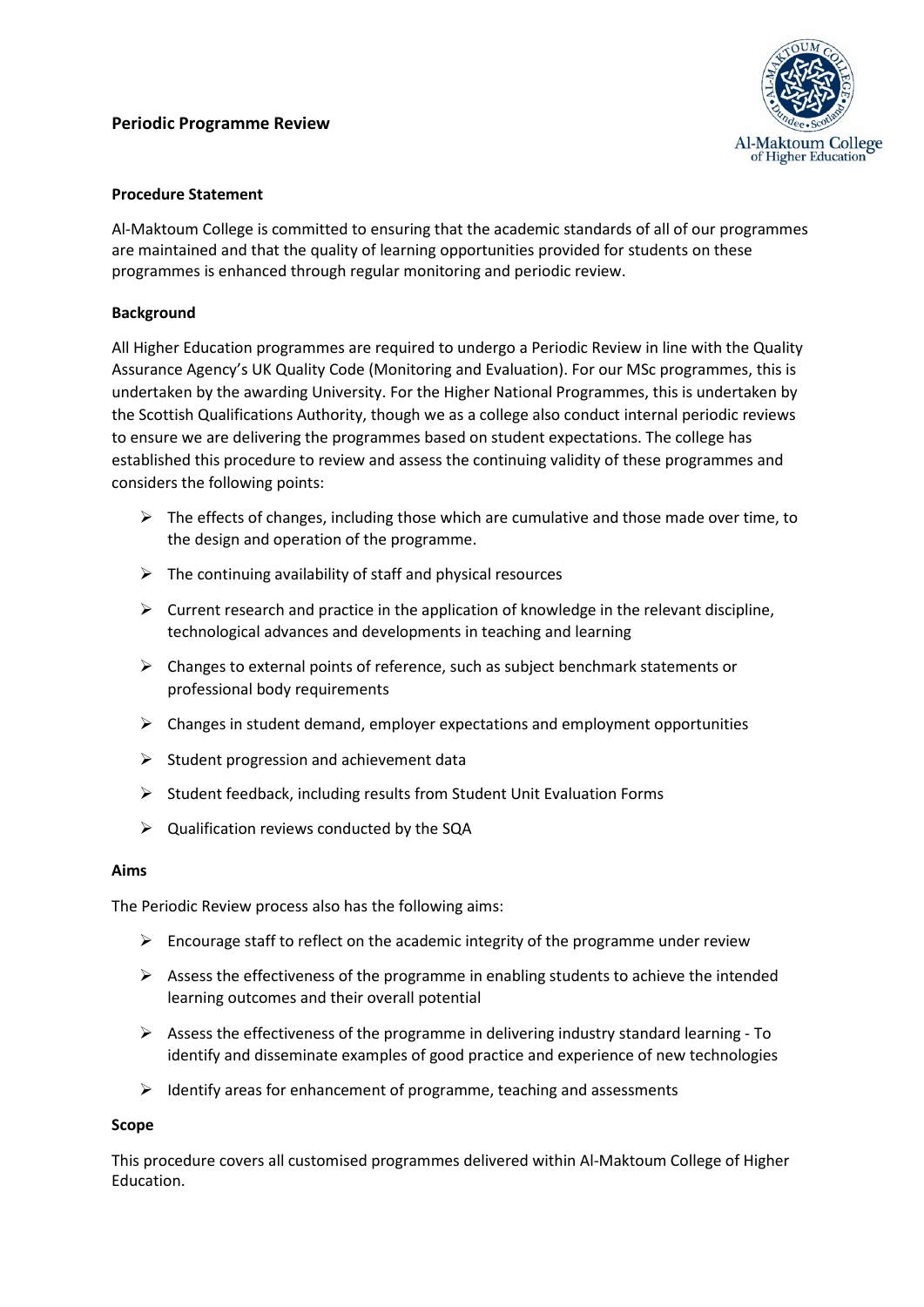#### **Timing and schedule of Periodic Reviews**

A Periodic Review will normally be undertaken for each programme every five years. A schedule will be published which identifies when each programme is due to be reviewed. A date and timetable for the review will be negotiated with the relevant Programme Lead and SQA Coordinator at the start of the academic year within which the review is to take place.

A schedule for periodic reviews is set out in Appendix 2.

#### **Periodic Review Panel**

The Periodic Review panel should be constituted as follows:

- $\triangleright$  Chair Independent of the subject area of the programme under review
- $\triangleright$  SQA Coordinator/Academic Registrar
- Chair of AQSC
- $\triangleright$  Programme Lead
- $\triangleright$  Unit coordinators
- $\triangleright$  Current/past students

#### **Agenda for Periodic Review events**

The Periodic Review panel will take input from a range of stakeholders and through a number of methods which may include but will not be restricted to formal meetings. The Periodic Review panel will provide a formal report and opportunity will be given for the relevant delivery team to meet with the Periodic Review Panel to receive feedback including details of commendations and any recommendations that have been identified.

#### **Documentation**

The key document providing the basis for the review is the Programme-Evaluation Document (PED – Appendix 3). This document should be focused, evidence-based and evaluative, enabling the review panel to develop a good understanding of the programme under review. Accountability for ensuring that the PED is completed rests with the Programme Lead who will be supported in that activity by the Academic Registrar and relevant Unit Coordinators.

The evidence underpinning the PED should also be provided and contain as a minimum, the following:

- $\triangleright$  Data on student enrolments, progression, achievements and destinations for the last three years
- $\triangleright$  Data on access and participation (class attendance)
- $\triangleright$  Programme Handbook
- $\triangleright$  Programme Specification
- Qualification Verification reports (SQA qualification review)
- $\triangleright$  Summary of student survey results (SUEFs) for the last three years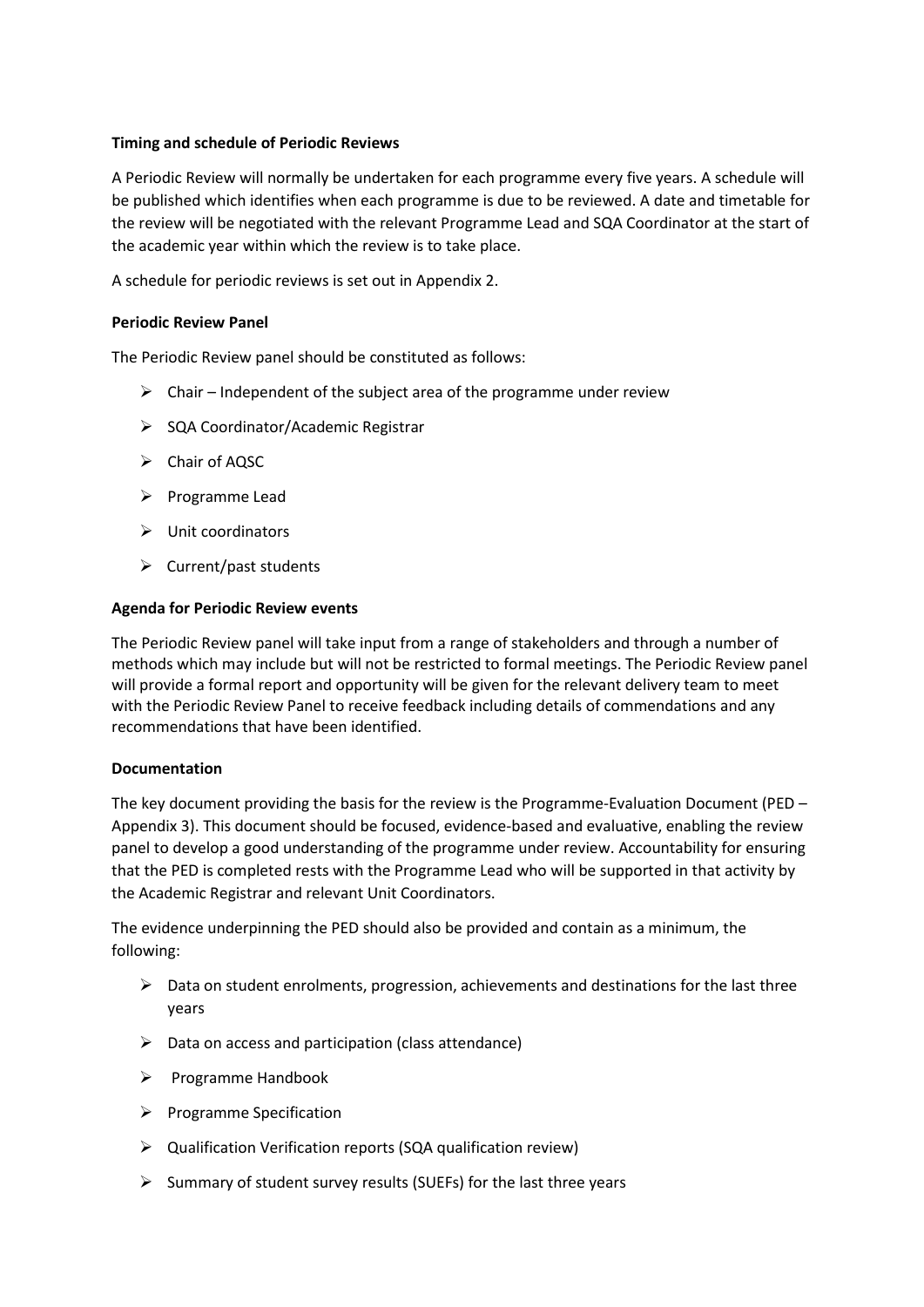- $\triangleright$  Board of Study minutes (where appropriate)
- $\triangleright$  Annual Programme Review documentation

#### **Reporting**

The programme lead will prepare a report of the event (Periodic Programme Review Report). Once the review report has been approved by the review panel, then it should be circulated to the Board of Studies for discussion before progressing to the AQSC. This process should be completed within one month of the review panel meeting. Any conditions and/or recommendations should be addressed within the BoS and AQSC and included in the next annual monitoring review. This will require final approval from the Academic Council.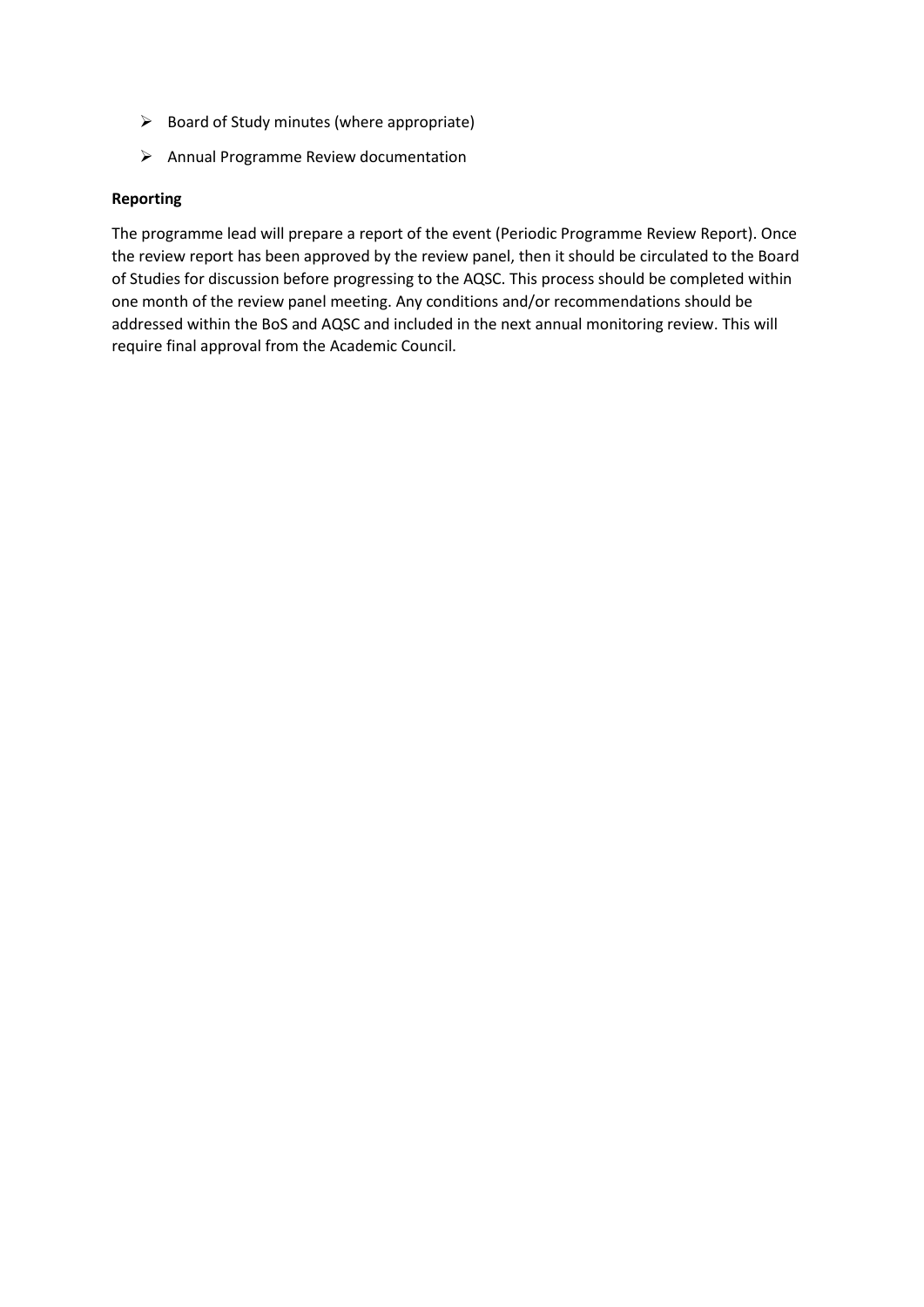# **Appendix 2**

# **Periodic Programme Review Schedule**

| Programme                                                     | Date of<br>approval/last<br>review | Year of review to<br>begin | <b>Lapse Date</b> | <b>End Date</b> |
|---------------------------------------------------------------|------------------------------------|----------------------------|-------------------|-----------------|
| Introductory Certificate in Arabic<br>Language                | A 31.08.17                         | 2022                       | 31.07.22          | 31.07.25        |
| Certificate in Arabic Language                                | A 31.08.17                         | 2022                       | 31.07.22          | 31.07.25        |
| Diploma in Arabic Language                                    | A 31.08.17                         | 2022                       | 31.07.22          | 31.07.25        |
| Advanced Diploma in Arabic<br>Language                        | A 31.08.17                         | 2022                       | 31.07.22          | 31.07.25        |
| Advanced Diploma in Islamic Studies                           | A 31.08.17                         | 2022                       | 31.07.22          | 31.07.25        |
| Diploma n Moral Economy &<br>Sustainable Development          | A 08.07.20                         | 2024                       | 31.07.25          | 31.07.25        |
| Executive Diploma in Islamic Finance<br>and Entrepreneurship  | A 08.07.20                         | 2024                       | 31.07.25          | 31.07.25        |
| Professional Diploma in Islamic<br><b>Banking and Finance</b> | A 08.07.20                         | 2024                       | 31.07.25          | 31.07.25        |
| Professional Diploma in<br><b>Organisational Learning</b>     | A 11.08.21                         | 2025                       | 31.07.26          | 31.07.26        |
|                                                               |                                    |                            |                   |                 |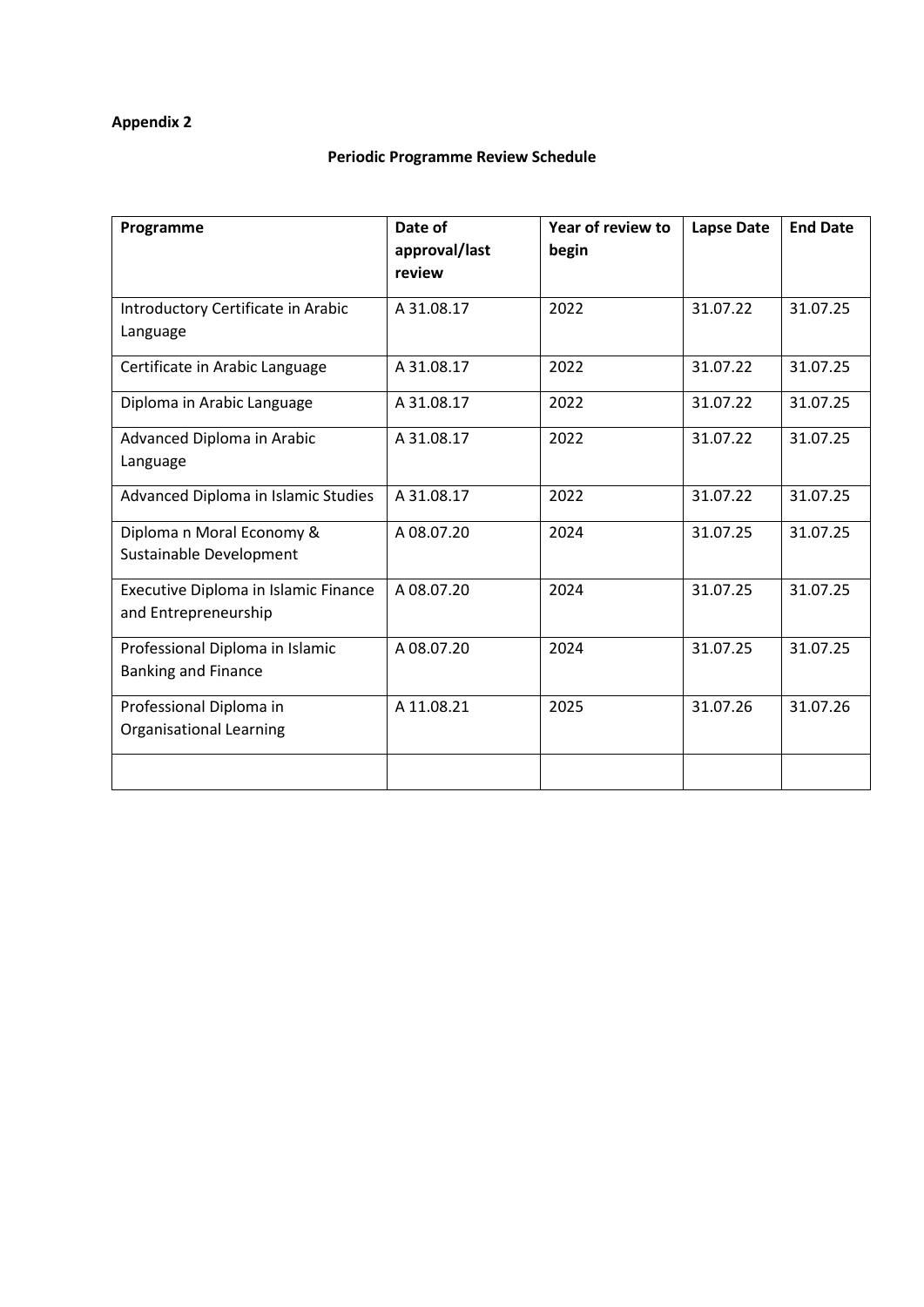#### **Appendix 3**

**Al-Maktoum College of Higher Education**

**Periodic Programme Review**

**Programme-Evaluation Document (PED)**

| <b>Programme Code</b>    |  |
|--------------------------|--|
| <b>Unit codes:</b>       |  |
| <b>Programme Lead</b>    |  |
| <b>Unit coordinators</b> |  |

**Introduction**: Provide an outline of the programme including units and student recruitment over the past three years.

**Programme design**: Provide a review of the programme content and how it meets the needs of prospective and current students. Any proposed changes to the programme content should be supported with a rationale for the changes.

**Assessments**: Provide a evaluation of the current assessments and marking criteria alongside any proposed changes and the rationale for the changes.

**Provide details of the students results from the past 3 years.**